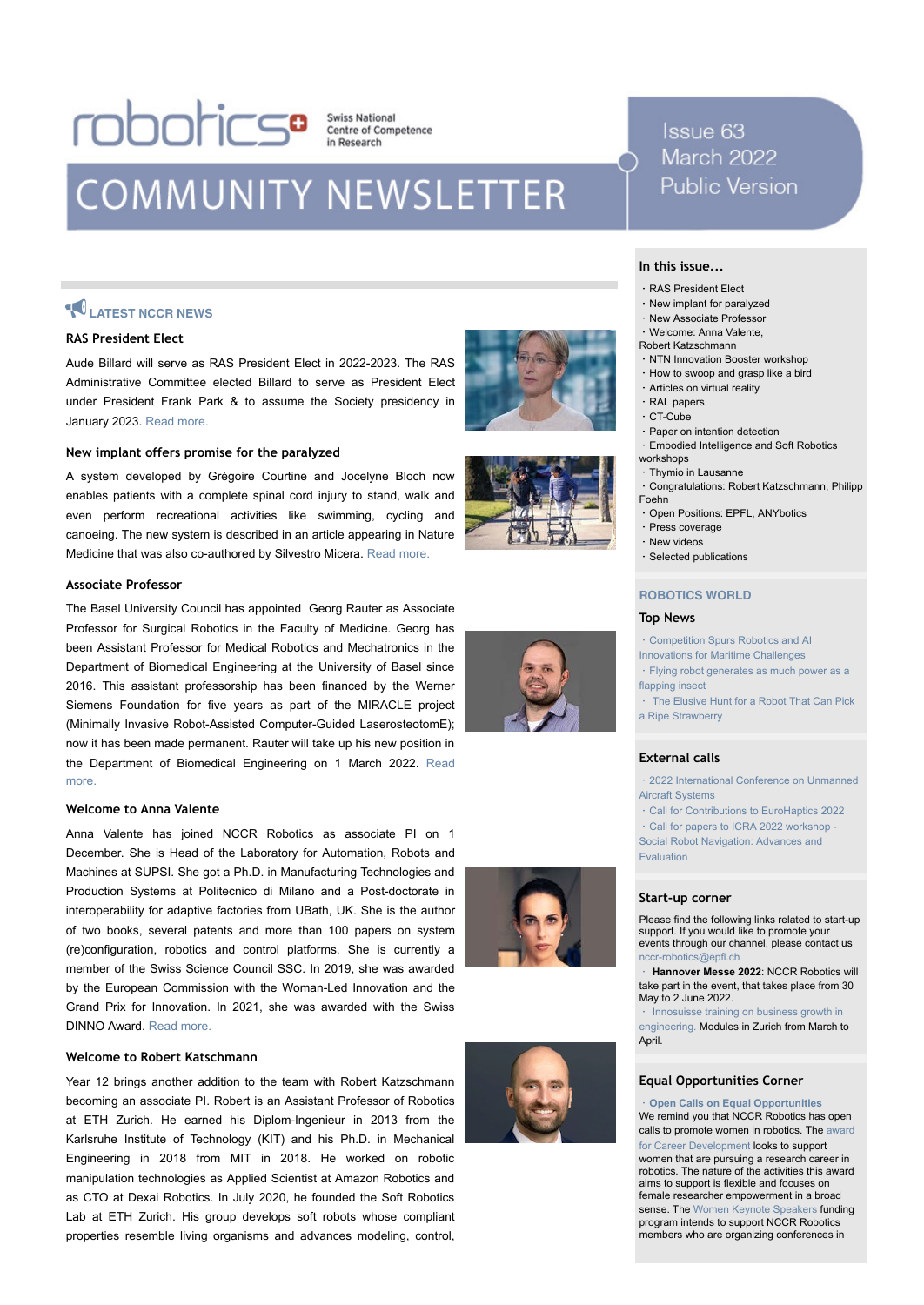and learning techniques tailored to the needs of soft robots. Robert is a member of the ETH AI Center, the Max Planck ETH Center for Learning Systems (CLS), and the ETH Competence Center for Materials and Processes (MaP). [Read more.](https://ethz.ch/en/the-eth-zurich/organisation/who-is-who/mavt/details.MjYyNzY1.TGlzdC8xOTEyLDEwNjE0ODE1NjU=.html)

#### **Swiss Robotics Day 2022**

The next edition of the Swiss Robotics Day will take place at the Beaulieu in Lausanne on 4 and 5 November 2022, and will mark the conclusion of NCCR Robotics. Companies interested in a booth or in [becoming sponsors can contact us at](https://swissroboticsday.ch/) [nccr-robotics@epfl.ch](mailto:nccr-robotics@epfl.ch). Read more.

#### **NTN Innovation Booster Robotics workshop**

The NTN IB Robotics is organizing an ideation workshop in Lugano on the 14th of April focusing on two topics: 1. Intuitive Programming and 2. Gripping Solutions for Robotics. The aim of this event is to give interested industry partners, faculty members and Swiss robotics stakeholders a very condensed and time-efficient opportunity to interact, and identify potential opportunities for collaborations that result in proof of concept proposals for potential funding from the NTN IB Robotics, powered by Innosuisse. Proposals as well as ideas generated during this workshop can be submitted to the 1st call for proposals closing on April 28th 2022. Prof. [Aude Billard](https://people.epfl.ch/aude.billard) is leading the NTN booster in Robotics, for inquiries contact the NTN IB Robotics Managing Director [katiuska.molina-luna@epfl.ch](mailto:katiuska.molina-luna@epfl.ch). Registrations are open and spots are limited – [please register here](https://docs.google.com/forms/d/e/1FAIpQLSde8krTuc1wbYRxtRbwh_ePiwB_38_iuVZsdjYJUWPiTc4JEg/viewform).

#### **How to Swoop and Grasp Like a Bird**

William Stewart from Floreano's lab published an article with the title "How to Swoop and Grasp Like a Bird With a Passive Claw for a High-Speed Grasping" in IEEE/ASME Transactions on Mechatronics. The article introduces a novel avian-inspired grasping claw that allows winged UAVs to grasp an object while flying over it. The high-speed, passively triggered claw can close in under half a second. Outdoor flight tests demonstrated that the 1 kg UAV can grasp an object in flight at 8 m/s, the fastest recorded grasping by a flying robot to date to best of our knowledge. [Read more.](https://ieeexplore.ieee.org/document/9697910)

#### **Articles on immersive virtual reality**

The Marchal-Crespo lab has two new publications related to the work in the Third Arm project, as part of the Wearable Robotics Grand Challenge. The [first one](https://www.frontiersin.org/articles/10.3389/fnhum.2021.787487/full) was published in "Frontiers in Human Neuroscience" and is about "Tricking the Brain" using immersive virtual reality. The second paper is currently being prepared for publication in "IEEE Transactions on Neural Systems and Rehabilitation Engineering, and describes how hiding assistive robots during training in immersive VR does not affect users' motivation, embodiment, performance. The abstract can be found [here.](https://ieeexplore.ieee.org/document/9695469)

#### **New RAL papers**

Davide Scaramuzza's lab has several newly-accepted papers in IEEE Robotics and Automation Letters. They deal with

[-Continuous-Time vs. Discrete-Time Vision-based SLAM](https://rpg.ifi.uzh.ch/docs/RAL2021_Cioffi.pdf) [-Nonlinear MPC for Quadrotor Fault-Tolerant Control](https://rpg.ifi.uzh.ch/docs/ICRA22_Nan.pdf) [-Minimum-Time Quadrotor Waypoint Flight in Cluttered Environments](https://rpg.ifi.uzh.ch/docs/RAL22_Penicka.pdf) [-Bridging the Gap between Events and Frames through Unsupervised](https://rpg.ifi.uzh.ch/docs/RAL22_Messikommer.pdf) Domain Adaptation [-AutoTune: Controller Tuning for High-speed Flight.](https://rpg.ifi.uzh.ch/docs/RAL21_Saviolo_Loquercio_AutoTune.pdf)

#### **CT-Cube**

A collaborative paper co-authored by Luca Gambardella and Francesco Mondada presents a framework for the design, realisation, analysis, and assessment of computational thinking activities, called CT-cube. The CTcube allows to extend existing computational thinking models to consider the life-long development of computational thinking skills in individuals,



[Research in Switzerland hurt by gender gap](https://www.swissinfo.ch/eng/research-in-switzerland-hurt-by-gender-gap-and-dispute-with-eu/47349810) and dispute with EU

An article in SwissInfo about the challenges in increasing female participation in research in **Switzerland** 

#### [S](https://www.wired.com/story/ex-googler-timnit-gebru-starts-ai-research-center/)[upport to Women Keynote Speakers](https://nccr-robotics.ch/awards-programs/women-keynote-speakers/)

As physical conferences and events resume, we remind you that NCCR Robotics has a programme to support members who organise conferences in Switzerland and wish to invite female speakers.

#### **External positions** ・

[Postdoc positions on mobile robotics](https://www.vacancies.aau.dk/show-vacancy/?vacancy=1184467)

at Aalborg University, Denmark

11 Theory Theorem, Temmann<br>
• [Airbus - Industrial Robotics R&D Engineer](https://ag.wd3.myworkdayjobs.com/en-US/Airbus/job/Toulouse-Area/Industrial-Robotics-R-D-Engineer-m-f_JR10104089) [P](https://www.cs.rutgers.edu/about/employment/details/test)ostdoctoral Fellow / Senior Scientist in the

[Environmental Robotics Lab at the Technical](https://portal.mytum.de/jobs/wissenschaftler/NewsArticle_20220216_150836) University of Munich ・

[Head of Robotics Drive Systems at Maxon](https://www.mncjobs.ch/jobs/head-of-robotic-drive-systems-sachseln-845384)

#### **NCCR Robotics**

**Director**

Prof. Dario Floreano (EPFL)

**Co-director** Prof. Robert Riener (ETH Zurich)

#### **CONTACT**

**NCCR Robotics** EPFL - STI - PRN Robotics MED 1 1526, Station 9 1015 Lausanne Switzerland +41 21 693 76 64 [nccr-robotics@epfl.ch](mailto:nccr-robotics@epfl.ch) [nccr-robotics.ch](http://www.nccr-robotics.ch/)

For Technology Transfer inquiries please

contact: [techtransfer@nccr-robotics.ch](mailto:techtransfer@nccr-robotics.ch)

#### **IMPRESSUM**

**Publisher** NCCR Robotics Management Team

**Editor** Nicola Nosengo

**Contributing Editors** Tristan Piguet / Ana Caldas / Valeria Di Cola / Katiuska Molina-Luna / Frances Ryser / Melissa Skweres

**Web Editing** Ana Caldas

**Design** Alternative Communication SA / Pascal Briod











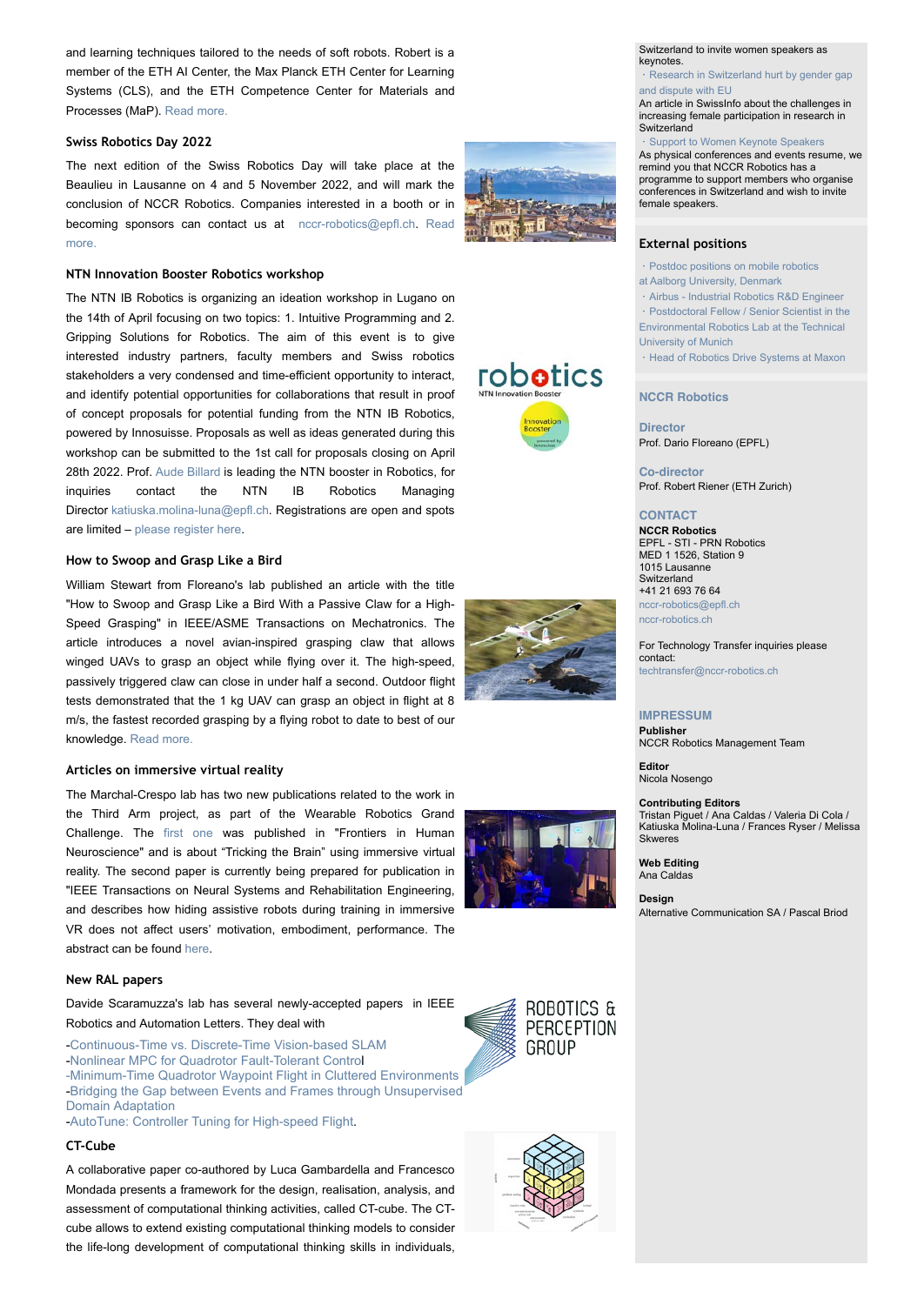from childhood to adult age, and to take into consideration the situated nature of computational thinking activities. [Read more.](https://www.sciencedirect.com/science/article/pii/S2451958821001147?via%3Dihub)

#### **Article on intention detection**

From the Gassert lab, a new publication in *Frontiers in Neurorobotics* called "Intention Detection Strategies for Robotic Upper-Limb Orthoses: A Scoping Review Considering Usability, Daily Life Application, and User Evaluation", the paper presents a literature review to identify non-invasive IDS applied to ULO that have been evaluated with human participants, with a specific focus on evaluation methods and findings related to functionality and usability and their appropriateness for specific contexts of use in daily life. [Read more.](https://www.frontiersin.org/articles/10.3389/fnbot.2022.815693/full)

#### **Embodied intelligence workshop**

Josie Hughes is in the programme committee of the Embodied Intelligence 2022 Conference, that will be held online from 23 to 25 March and will feature Auke Ijspeert and Marco Hutter among the speakers. The event is free, and includes plenary talks, panel discussions (including flash talks by leading researchers), and breakout sessions. [Read more.](https://embodied-intelligence.org/)

#### **Thymio production in Lausanne**

As part of the deployment of digital education, the Département de la formation, de la jeunesse et de la culture (DFJC) has signed a partnership with Mobsya, the non-profit association that produces the robot Thymio. The assembly and maintenance of these educational robots will now be entrusted to apprentice electronics technicians from [the École technique - École des métiers de Lausanne \(ETML\).](https://www.vd.ch/toutes-les-actualites/news/15467i-les-robots-educatifs-des-eleves-vaudois-assembles-par-des-apprenties-et-des-apprentis-du-canton/) Read more (in French).

#### **RoboSoft Workshop**

Josie Hughes and Robert Katzschmann are co-organizers of this workshop in Edinburgh (hybrid format) on 4 April 2022, with the aim to introduce the already available soft robotics toolkits to the wider community and to inspire new approaches in developing such platforms [for soft robots with the application and user experience in mind.](https://sites.google.com/view/softroboticsoftware/home) Read more.

## **CONGRATULATIONS**

#### **TED Fellowship**

Robert Katzschmann is part of the 2022 class of TED Fellows, comprising 20 innovators in various fields from 14 countries. The TED Fellows Program recognizes people at work on future-shaping ideas, offering them tools to amplify the power of their vision. [Read More.](https://blog.ted.com/meet-the-2022-class-of-ted-fellows)

#### **Philipp Foehn**

Congratulations to Philipp Foehn (Scaramuzza's lab), who has successfully defended his PhD dissertation titled "Agile Aerial Autonomy: Planning and control", on December 14, 2021. His reviewers were: Prof. Moritz Diehl, Prof. Luca Carlone, and Prof. Roland Siegwart[.](https://www.ethrat.ch/en/media/releases/appointments-september21)

## **NCCR ROBOTICS OPEN POSITIONS**

#### **Postdoctoral scientist and PhD opportunities at EPFL**

Floreano's lab has two openings - one for a senior scientist in aerial robotics (topics of interest include bio-inspired systems (insects, birds, bats) and multi-modal locomotion (flying, perching, hopping, grasping, etc.) and one for a PhD fellowship in Vision and Learning of Avianinspired drones, for which it welcomes applications from Master students. All details [here.](https://www.epfl.ch/labs/lis/open-positions/)









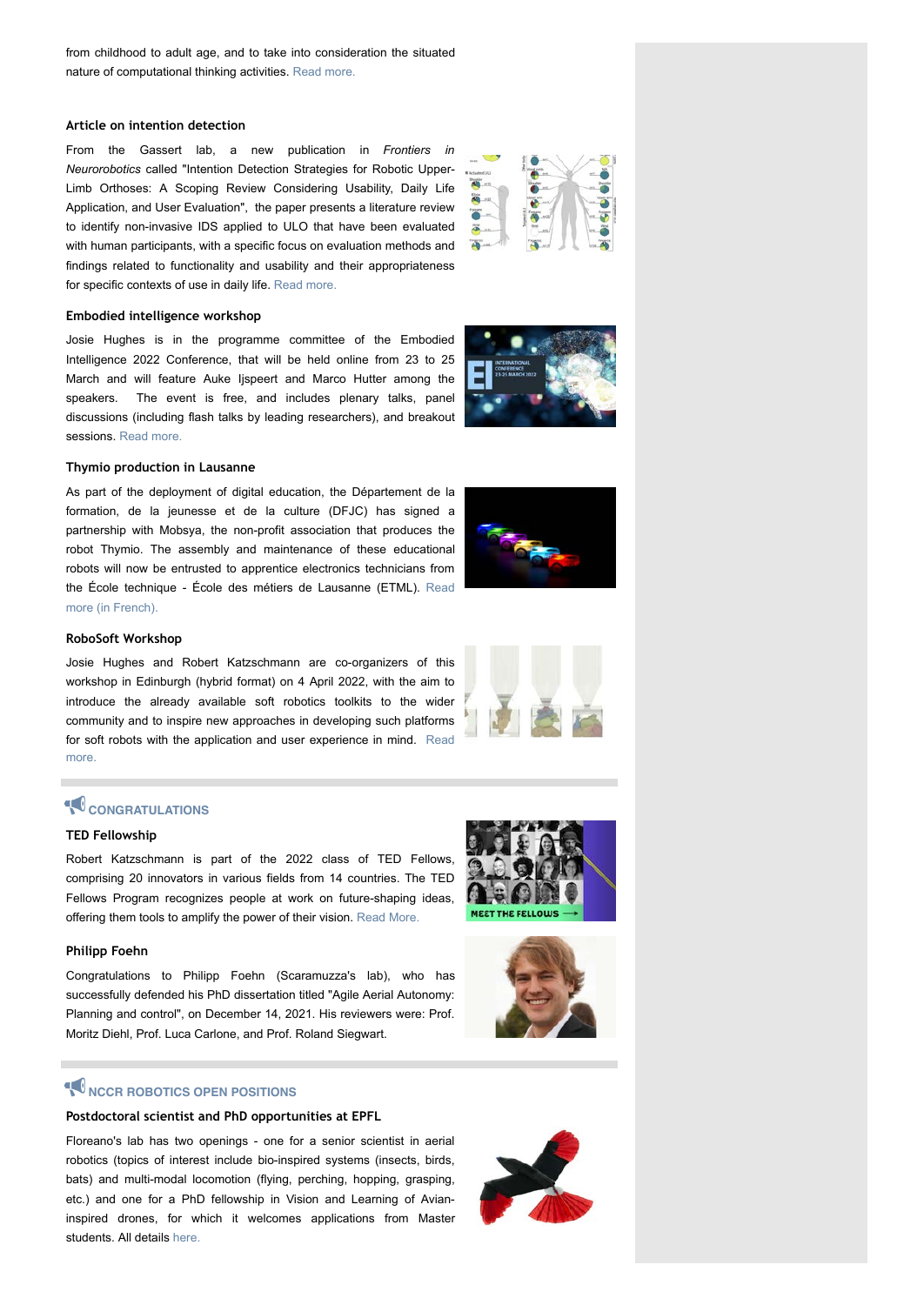#### **Assistant Professor at ETH Zurich**

The Department of Materials (www.mat.ethz.ch) at ETH Zurich invites applications for the position of Assistant Professor (Tenure Track) of Robotic Materials. The department is searching for excellent candidates to develop a world-leading research program in robotic materials, i.e. new materials whose properties enhance robotic functionality. The candidate will constitute the focus of a strong ETH collaborative network, involving colleagues engaged in robotics and the human-robot interface in other departments. All details [here.](https://ethz.ch/en/the-eth-zurich/working-teaching-and-research/faculty-affairs/ausgeschriebene-professuren/ingenieurwissenschaften/assistenzprofessur-tenure-track-materialien-in-der-robotik.html)

#### **Field Engineer at ANYbotics**

The NCCR Robotics startup is looking for a Field Engineer as of March/April 2022 or upon availability. The candidate will have to organize and conduct pilot deployments, customer projects, proof of concept tests and events around the world; educate new ANYmal users in training sessions and help them set up their projects; provide feedback from the customers as input to development teams. [Read more.](https://jobs.lever.co/anybotics/cf8368ce-f824-4fab-b317-f73839d7a795)

#### **Alahi lab**

The Visual Intelligence for Transportation (VITA) lab at EPFL has several postdoc positions on the topics of deep learning, computer vision, and machine learning for transportation. Potential research projects include: Depth estimation from any sensing setup (monocular, stereo imaging...); Perceiving humans: a multitasking perspective; Perceiving everything; Social Forecasting. You will develop new methods to predict humans or vehicles motion trajectories for autonomous vehicle applications. [Read more.](https://recruiting.epfl.ch/Vacancies/2195/Description/2)

## **PRESS COVERAGE**

#### **The Economist**

The British magazine featured the work of Davide Scaramuzza's lab with event cameras in its Science & Technology section on 29 January, highlighting the potential of the technology for drones, robots and driverless cars. [Read more.](https://www.economist.com/science-and-technology/a-new-type-of-camera/21807384)

#### **Women changing science in Switzerland**

Margarita Chli was featured in a Swissinfo special article on 11 February, the International Day of Women and Girls in science, among four women who are changing the face of scientific research in Switzerland. [Read more.](https://www.swissinfo.ch/eng/business/the-women-changing-science-in-switzerland/47332990?utm_campaign=swi-rss&utm_source=multiple&utm_medium=rss&utm_content=o)

#### **Article in Nautilus**

Former NCCR Robotics member Jennifer Miehlbradt was interviewed for an article in *Nautilus* on the applications of virtual reality for children's development[.](https://www.youtube.com/watch?v=VCGKD67752c) [Read more.](https://nautil.us/are-kids-ready-for-virtual-reality-13865/)

#### **Aude Billard on RTS**

Aude Billard, director of the EPFL Algorithms and Learning Systems Laboratory, and former NCCR member José Millan, talk about a brainconnected machine learning computer program that allows robots to [adjust behavior based on the brain impulses they](https://www.rts.ch/audio-podcast/2022/audio/controler-un-robot-par-la-pensee-25801367.html) receive. Listen to the episode (in French).

#### **Coverage of Courtine's work**

The publication by Grégoire Courine and Jocelyn Bloch (see above) in Nature Medicine has been extensively covered in international media, including [The Guardian,](https://www.theguardian.com/science/2022/feb/07/paralysed-man-walks-again-thanks-to-electrodes-in-his-spine) [CNN,](https://edition.cnn.com/videos/health/2022/02/07/spinal-cord-stimulation-study-paralysis-cohen-pkg-vpx.cnn) [The Independent,](https://www.independent.co.uk/tv/news/paralysed-man-walks-swiss-spine-implants-v196c1da5) [Le Monde,](https://avenue.argusdatainsights.ch/Article/AvenuePDFClip?artikelHash=c5f5d6252a514b7a86eabb9a9d73ef98_72BC6F19129F8302BDD9FA6CAFBC594A&artikelDateiId=314711299) [El Pais](https://english.elpais.com/science-tech/2022-02-08/three-paralyzed-patients-walk-again-thanks-to-spinal-cord-implants.html) and more.















## MATI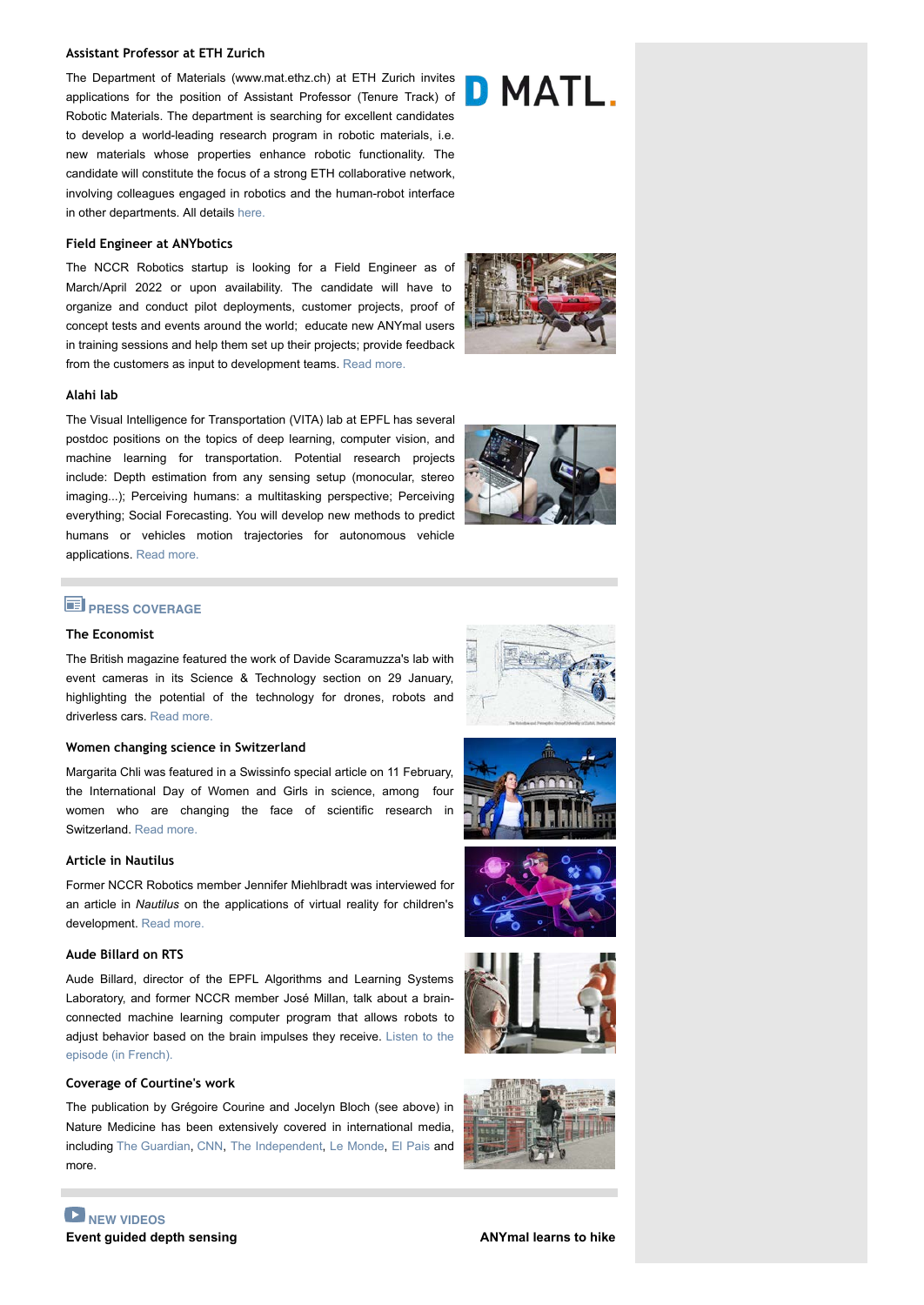



#### **SELECTED NCCR ROBOTICS PUBLICATIONS \***

L. Bauersfeld, D. Scaramuzza. Range, Endurance, and Optimal Speed Estimates for Multicopters, Robotics and Automation Letters (RAL), 2022

Buetler Karin A., Penalver-Andres Joaquin, Özen Özhan, Ferriroli Luca, Müri René M., Cazzoli Dario, Marchal-Crespo Laura, Tricking the Brain" Using Immersive Virtual Reality: Modifying the Self-Perception Over Embodied Avatar Influences Motor Cortical Excitability and Action Initiation, Frontiers in Human Neuroscience (2022)

M.Chevalier, C. Giang, L. El-Hamamsy, E. Bonnet, V. Papaspyros, J.-P. Pellet, C. Audrin, M. Romero, B. Baumberger, F. Mondada, ,The role of feedback and guidance as intervention methods to foster computational thinking in educational robotics learning activities for primary school, Computers & Education (2022)

G. Cioffi, T. Cieslewski, D. Scaramuzza, Continuous-Time vs. Discrete-Time Vision-based SLAM: A Comparative Study, Robotics and Automation Letters (RAL), 2022.

Gantenbein Jessica, Dittli Jan, Meyer Jan Thomas, Gassert Roger, Lambercy Olivier, Intention Detection Strategies for Robotic Upper-Limb Orthoses: A Scoping Review Considering Usability, Daily Life Application, and User Evaluation, Frontiers in Neurorobotics (2022).

A. Loquercio, A. Saviolo, D. Scaramuzza. AutoTune: Controller Tuning for High-Speed Flight. Robotics and Automation Letters (RAL), 2022

N. Messikommer, D. Gehrig, M. Gehrig, D. Scaramuzza Bridging the Gap between Events and Frames through Unsupervised Domain Adaptation. Robotics and Automation Letters (RAL), 2022

Meyer, J.T., Gassert, R. & Lambercy, O. An analysis of usability evaluation practices and contexts of use in wearable robotics. J NeuroEngineering Rehabil (2021).

F. Nan, S. Sun, P. Foehn, D. Scaramuzza, Nonlinear MPC for Quadrotor Fault-Tolerant Control. Robotics and Automation Letters (RAL), 2022

Nasir, J., Kothiyal, A., Bruno, B. et al. Many are the ways to learn identifying multi-modal behavioral profiles of collaborative learning in constructivist activities, International Journal of Computer-Supported Collaborative Learning (2021)

J.L. Paneque, J.R. Martinez-de Dios, A. Ollero, D. Hanover, S. Sun, A. Romero, and D. Scaramuzza. Perception-Aware Perching on Powerlines with Multirotors. Robotics and Automation Letters (RAL), 2022

R. Penicka, D. Scaramuzza, Minimum-Time Quadrotor Waypoint Flight in Cluttered Environments. Robotics and Automation Letters (RAL), 2022

A. Piatti, G. Adorni, L. El-Hamamsy, L. Negrini, D. Assaf, L. Gambardella, F. Mondada, The CT-cube: A framework for the design and the assessment of computational thinking activities, Computers in Human Behavior Reports (2022).

W. Stewart, E. Ajanic, M. Müller and D. Floreano, How to Swoop and Grasp Like a Bird With a Passive Claw for a High-Speed Grasping, IEEE/ASME Transactions on Mechatronics (2022).

\* Selected publications include those that have been notified to the [editor](mailto:nicola.nosengo@epfl.ch). All members are kindly encouraged to inform the management team of new publications. [Read all publications.](https://nccr-robotics.ch/publication/)